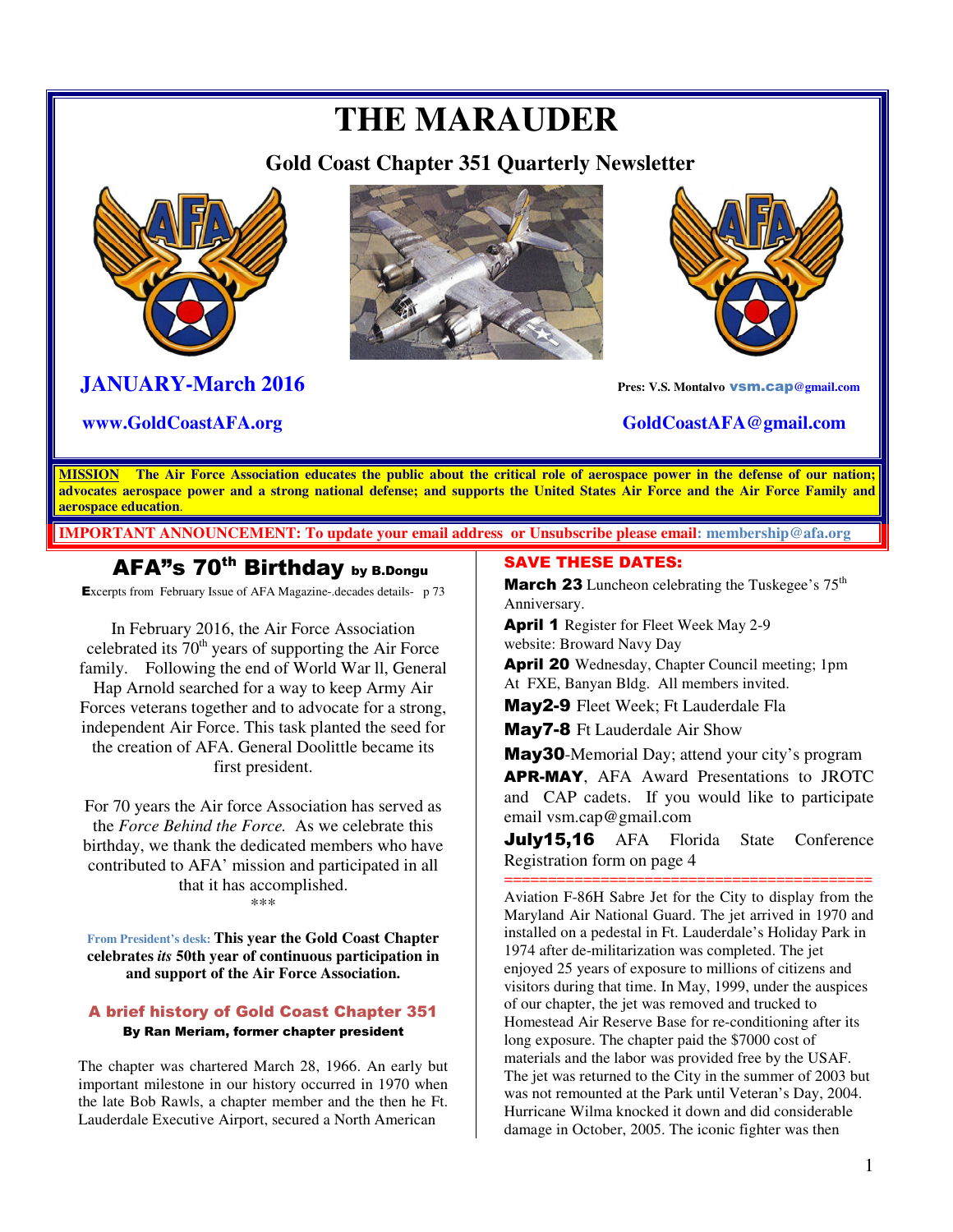repaired and repainted by American Aero Services of New Smyrna Beach and remounted on Veteran's Day of 2009. Our chapter has always taken a very proactive role in ensuring its ongoing display and maintenance. In 1992 and in 1996, the chapter facilitated static air shows with what was then called the Confederate Air Force now (CAF- the Commemorative Air Force) out of Midland, Texas. Gold Coast also planned and executed a gala celebration in September, 1997, noting 50 years since the U. S. Air Force was established.

And between 1998 and 2004, the chapter managed 6 air shows at the Pompano Beach Air Park. These shows were noted for the broad array of aircraft displayed in the morning and the flying exhibitions that were done in the afternoon. Sadly, expenses of doing these shows grew faster than revenues from them, so these large undertakings were ended after the 2004 show.

Our chapter has also conducted Teacher Workshops, emphasizing to the attending teachers the promise of embracing STEM Programs in their classrooms. The chapter takes a commanding role in the yearly December event, Wreaths Across America, at the beautiful Veteran's Cemetery in Palm Beach County.

Our Teacher of the Year (ToY) candidates through the years have garnered the prestigious recognition of being named ToY for the State no less than 3 times.

Chapter representatives are always present at the yearly Challenge Air Event in January at the Ft. Lauderdale Executive Airport. And most certainly we are there to help coordinate and welcome the periodic visits from the Collings Foundation Wings of Freedom Tour as well as the less-frequent but equally exciting visits from the CAF and its one-of-a-kind B-29A Superfortress bomber, FIFI.

**Thank you members for your support in helping the Gold Coast Chapter as it continues to be all things AFA! \*\*\*** 

#### **============================================== KUDOS**



as the Force behind the Force We proudly celebrate AFA Gold Coast Chapter's first member of 2016 of the 50th year of our chapter's participation with the AFA. The Air Force Association also celebrates its 70th year

Membership VP Bob Morris on the right discovered that it did not take much to persuaded WWII veteran Robert Livingston to join the ranks of the Air Force Association. Mr. Livingston was a Staff Sergeant with the 511th Bomb Squadron, 351st Bomb Group, flying out of Polebrook, England from May to July 1943. He flew different Flying Fortress in the group as a waist gunner and is very proud of his many medals. \*\*\*



### **Educator's Column**

**Virginia Knudsen-AFA National Award Winning Teacher** 

 **Ms Knudsen, STEM teacher at Lauderhill, Parkway Middle School STEM Magnet Principal: Mr B. Mattair**

March  $8<sup>th</sup>$  was the 106 anniversary of the world's first female pilot license and International Women Day.



Ms Knudsen on the left invited FAU instructor Barbara Ganson, on the right, to speak to her students about the contributions of women in the field of Aviation . The hope was to engage both girls and boys enough to spark a longtime interest in aviation. Ms Ganson informed the students that there were many opportunities in numerous areas of aviation with good paying jobs available in Florida, which is now an important center of aeroflight industries.

For the Women in Aviation Worldwide Week, Pilots, Ms Knudsen and Ms Ganson headed up an event designed to get the Parkway STEM students into the Guinness Book of World Records, which was…

. **Pink Paper Planes**, yes , that's right. The challenge was to see how many pink paper planes could be folded in fifteen minutes in a specific way at a specific time of a specific day. Ms Ganson and two AFA Gold Coast members were the judges. It was a blast! The event was video taped and you can see it on u-tube. \*\*\*

#### https://www.youtube.com/watch?v=mR oa-xAlrFM&feature=player\_detailpage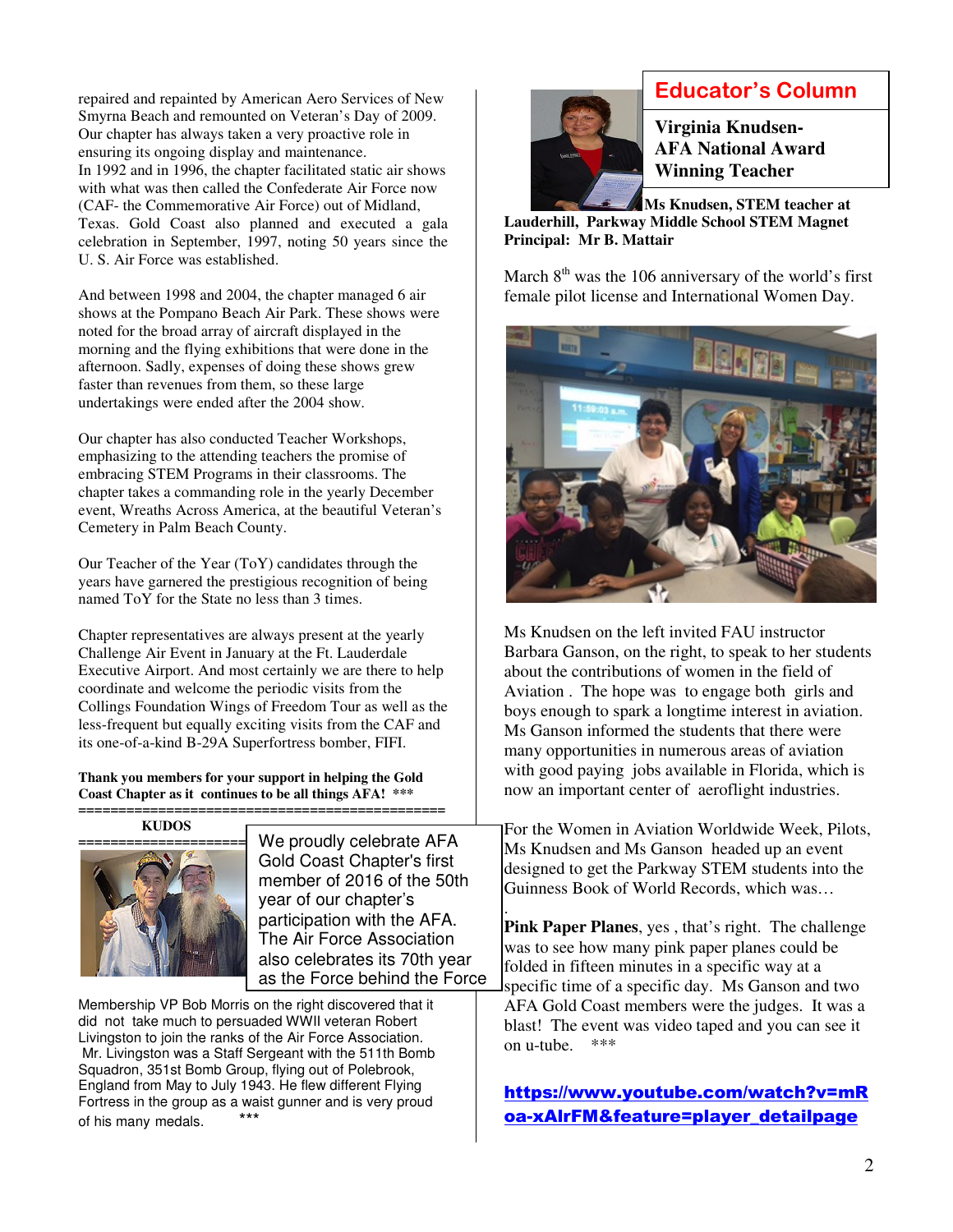#### AFA Gold Coast Chapter's presence at Gulfstream Park's DAY to HONOR



**Our chapter was** 

**invited to join other veteran groups to the 4th annual "Day to Honor" at the Gulfstream Park on March 5th. Bob Morris, our Membership VP volunteered to represent us and to bring public awareness to the AFA.** 

 **The "Day to Honor" shows appreciation to military service men and women and their families. It also provides organizations that support them with opportunities for**  community outreach awareness.

#### March 22 - Tuskegee's 75<sup>th</sup> Anniversary



Photo- Jill Beach

To mark the day and honor one of the few remaining Tuskegee Red Tail Pilots Lt. Col Leo Gray, the VITAS group sponsored a luncheon at the Ft Lauderdale Executive Airport Jet Runway Cafe. Photo –Posing in the forefront of the Commemorative Air Force's B17 are the Tuskegee Members in red jackets and friends from the "Honor Flight" organization.

 See Photo Essay of Tuskegee History in the March issue of the AFA Magazine.

# **Gold Coast 351 Officers for 2016**<br>Virginia Montalvo-President Leo R Grav - Vice President

**Virginia Montalvo-President**<br>**Joseph Roberts-Treasurer Virginia Knudsen – Aerospace Justin Burr-Webmaster** 

Loretta Young-Veteran Affairs **Bob Morris-Membership Bob Marks-Government Affairs** 

### **MILT"S Memoirs**

**\_\_\_\_\_\_\_\_\_\_\_\_\_\_\_\_\_\_\_\_\_\_\_** 



Sometime in the early 70s, I was flying for the New York Air National Guard. We picked up a load of cargo on the west coast, destination, Tainan,Taiwan. Upon arrival at our destination, the ground controller asked if we would take a (GCA) Ground Controlled Approach from a student controller. The weather was clear and the student controller, a Taiwanese by the accent, proceeded to give us directional and altitude corrections as he led us to the airfield. As we approached for landing, we were missing the runway by about a half a mile. I announced at this time that I was now taking over for the landing.

 About 2 months later, Frank and I (Frank was the same fellow Instructor Pilot as I) were flying the same route to Taiwan, however, upon arrival, the weather was really down. The ground controller announced that the conditions at Tainan were a ceiling of 300 feet and 1/2 mile of visibility. I believe I recognized the same voice of the Taiwanese controller as two months previously. I announced to Frank, "No Way". I called to the controller, "That is beyond my personal minimums. I am proceeding to my alternate airfield, Taichung".

 Old pilots stay alive by instinct & maintaining a modicum of caution no matter how good they think they are. By Milt Markowitz



### Civil Air Patrol begins  $75<sup>th</sup>$  Anniversary

2016 is a celebratory banner year for volunteer organizations that have continuously supported the USAF and its missions from their inception. World War II Aviators with a fierce desire to keep our nation's Air Force strong and viable in 1947 accomplished its first objective: to establish the Air Force as a separate branch. Leaders, then & now, of AFA, CAP and Tuskegee, Inc, also see the need to educate the public on the necessity for air  $\&$ space dominance; to bring honor to our veterans by remembering their accomplishments and promote youth programs for advancements in STEM & Cyberspace.

Civil Air Patrol, the AFA's sister organization, was founded in December 7 1941 with such ideals. In 1946 President Truman signed its incorporation making CAP, the official civilian auxiliary of the U.S. Air Force. CAP's fleet of airplanes with its volunteer skilled pilots and crewmembers serve the nation with Search & Rescue missions, etc. CAP's other missions are the Cadet Program and Aviation/Aerospace Education.